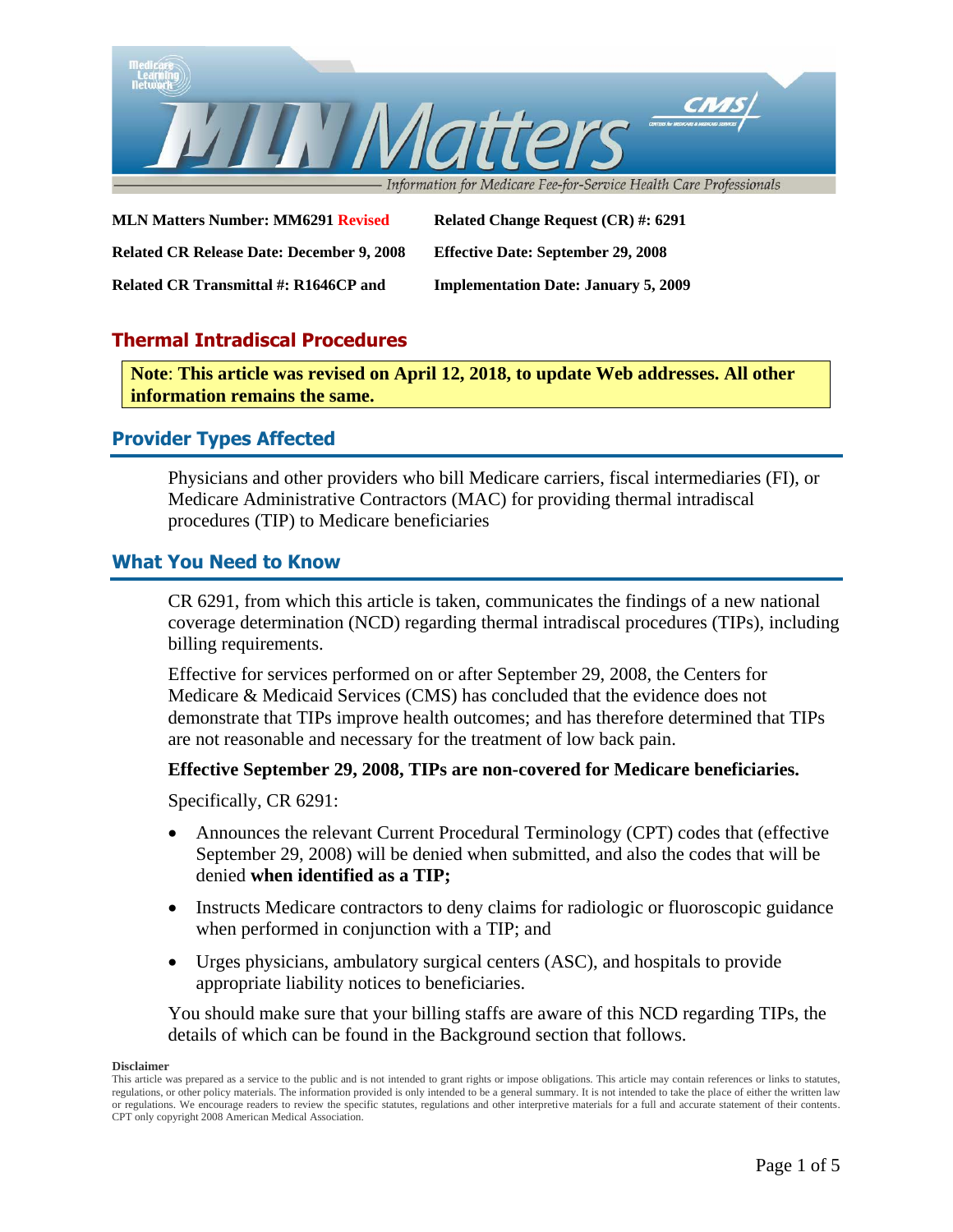# **Background**

Percutaneous thermal intradiscal procedures (TIPs) involve the insertion a catheter(s)/probe(s) into the spinal disc under fluoroscopic guidance in order to produce, or apply, heat and/or disruption within the disc to relieve low back pain.

On January 15, 2008, the CMS initiated a national coverage analysis (NCA) on TIPs. CR 6291 communicates the findings of this NCA, and the resultant NCD. Please note that this is the first NCD to address thermal intradiscal procedures (TIPs).

The NCA addressed the use of TIPs to: 1) treat symptomatic patients with annular disruption of a contained herniated disc, 2) to seal annular tears or fissures, or 3) to destroy nociceptors for the purpose of relieving pain. It included the use of percutaneous intradiscal techniques that utilize devices employing a radiofrequency energy source or electrothermal energy to apply or create heat and/or disruption within the disc for coagulation and/or decompression of disc material. Further, it included techniques that use single or multiple probes/catheters which: 1) utilize a resistance coil or other thermal intradiscal technology; 2) are flexible or rigid; and 3) are placed within the nucleus, the nuclear-annular junction, or the annulus.

Although not meant to be a complete list, TIPs are commonly identified as

- Intradiscal electrothermal therapy (IDET);
- Intradiscal thermal annuloplasty (IDTA);
- Percutaneous intradiscal radiofrequency thermocoagulation (PIRFT);
- Radiofrequency annuloplasty (RA);
- Intradiscal biacuplasty (IDB);
- Percutaneous (or plasma) disc decompression (PDD) or ablation; or
- Targeted disc decompression (TDD).

At times, TIPs are identified, or labeled, based on the name of the catheter(s)/probe(s) that are used (e.g. SpineCath, discTRODE, SpineWand, Accutherm, or TransDiscal electrodes); and each technique or device has its own protocol for application of the therapy.

*Note: Percutaneous disc decompression or nucleoplasty procedures that do not utilize a radiofrequency energy source or electrothermal energy (such as the disc decompressor procedure or laser procedure) are not within this NCD's scope.*

### **TIPs NCD Requirements**

CR 6291 announces that CMS has concluded that the evidence does not demonstrate that TIPs improve health outcomes; and has therefore determined that TIPs are not reasonable and necessary for the treatment of low back pain.

This article was prepared as a service to the public and is not intended to grant rights or impose obligations. This article may contain references or links to statutes, regulations, or other policy materials. The information provided is only intended to be a general summary. It is not intended to take the place of either the written law or regulations. We encourage readers to review the specific statutes, regulations and other interpretive materials for a full and accurate statement of their contents. CPT only copyright 2008 American Medical Association.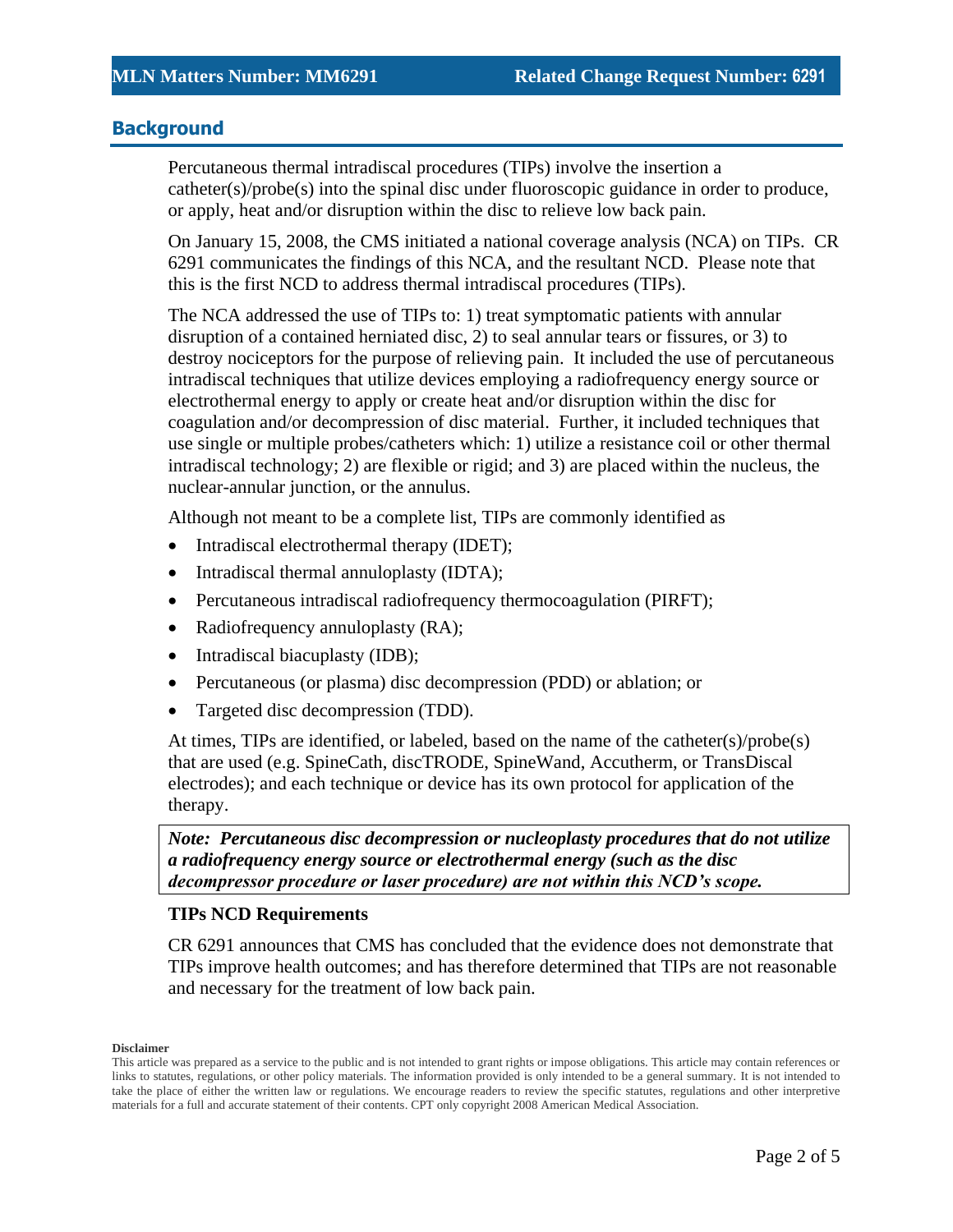Therefore, effective September 29, 2008, TIPs are non-covered for Medicare beneficiaries; and for services on and after that date, your carriers, FIs, and MACs will deny any claims that you submit for TIPs.

The following table displays the CPT/HCPCS codes that are identified for TIPs procedures performed within the annulus of the intervertebral disc. **On, or after, September 29, 2008, your Medicare contractors will deny claims that you submit for TIPs procedures with any of these non-covered codes.**

| <b>CPT/HCPCS Code</b> | <b>Description</b>                                                                                                                                                    |
|-----------------------|-----------------------------------------------------------------------------------------------------------------------------------------------------------------------|
| 22526                 | Percutaneous intradiscal electrothermal annuloplasty,<br>unilateral or bilateral including fluoroscopic guidance; single<br>level                                     |
| 22527                 | Percutaneous intradiscal electrothermal annuloplasty,<br>unilateral or bilateral including fluoroscopic guidance; one or<br>more additional levels                    |
| 0062T                 | Percutaneous intradiscal annuloplasty, any method except<br>electrothermal, unilateral or bilateral including fluoroscopic<br>guidance; single level                  |
| 00637                 | Percutaneous intradiscal annuloplasty, any method except<br>electrothermal, unilateral or bilateral including fluoroscopic<br>guidance; one or more additional levels |

### **CPT Codes Identified For TIPs Procedures Performed Within the Annulus of the Intervertebral Disc\***

\*The change to add the non-covered indicator for these codes will be part of the January 2009 Medicare Physician Fee Schedule Update and the change to the status indicator to non-covered for the above HCPCS is part of the integrated Outpatient Code Editor (IOCE) update for January 2009 .

# **Note that the following CPT codes, which can be used for TIPs procedures performed within the nucleus of the disc (e.g., PDD or TDD procedures), can also be used for procedures that are not within the scope of this NCD:**

- 62287 (Aspiration procedure, percutaneous, of nucleus pulposus of intervertebral disk, any method, single or multiple levels, lumbar);
- 22899 (Unlisted procedure, spine); and
- 64999 (Unlisted procedure, nervous system)

This article was prepared as a service to the public and is not intended to grant rights or impose obligations. This article may contain references or links to statutes, regulations, or other policy materials. The information provided is only intended to be a general summary. It is not intended to take the place of either the written law or regulations. We encourage readers to review the specific statutes, regulations and other interpretive materials for a full and accurate statement of their contents. CPT only copyright 2008 American Medical Association.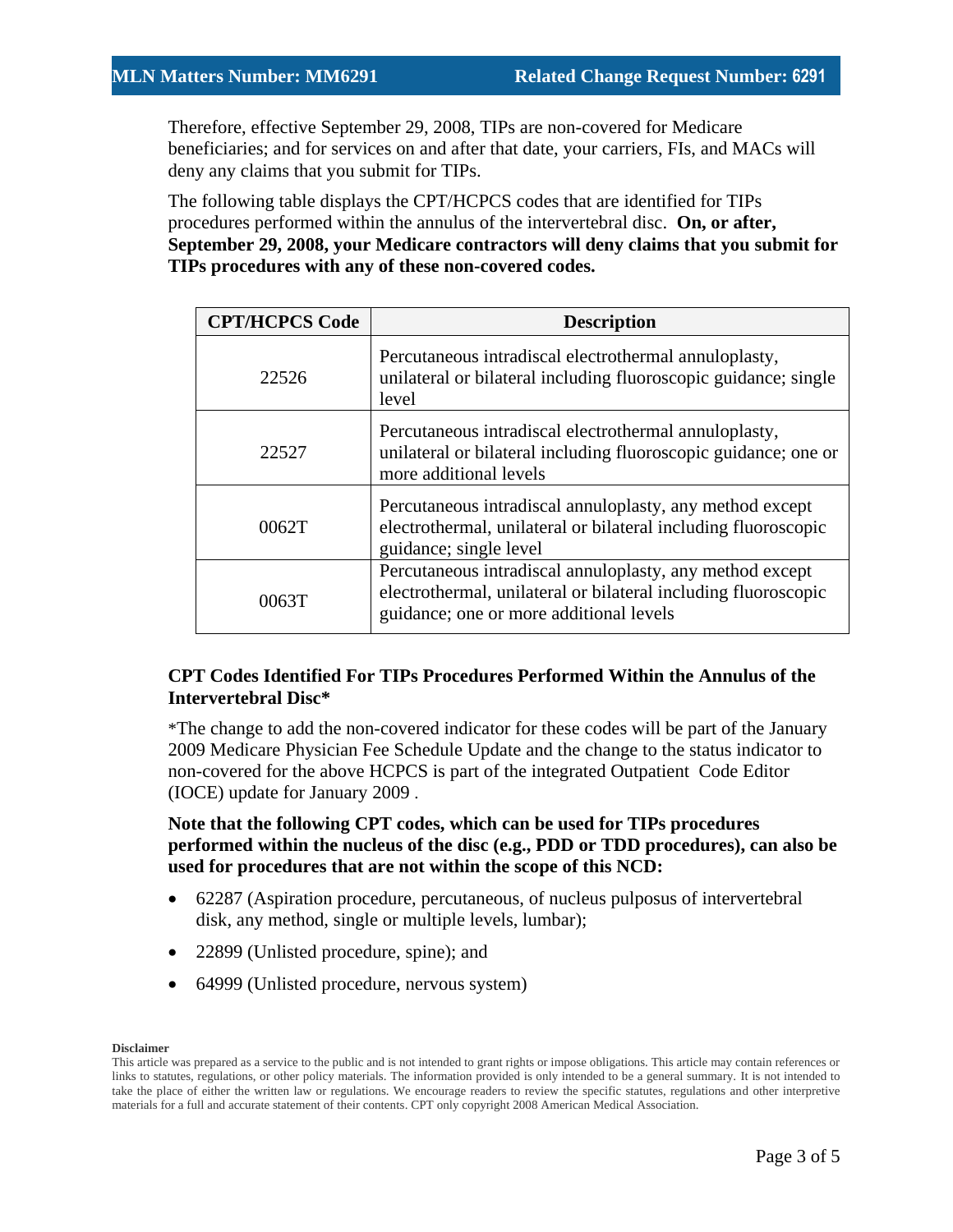Please note that since codes 22899 or 64999 do suspend for review, when you submit them for TIPs procedures performed within the nucleus, you should submit a clear description of the procedure in the narrative section of the claim. Contractors may also be advising providers to submit intervertebral disc nucleus procedures that are considered TIPs under codes 22899 or 64999 in order to avoid improper payment for a TIP under code 62287. Providers are also advised to submit the biacuplasty procedure under code 0062T (currently some providers are submitting this procedure under code 64999).

In addition, as all TIPs procedures are performed with radiologic or fluoroscopic guidance, this ancillary service would be directly related to a noncovered service and would itself, therefore, also be noncovered. CR 6291 instructs your carrier, FI, or A/B MAC to deny claims for the radiologic or fluorosocpic guidance when performed in conjunction with a TIP.

When denying your TIPs claims, Medicare contractors will use:

- Medicare Summary Notice (MSN) 21.11 "This service was not covered by Medicare at the time you received it;"
- Claim Adjustment Reason Code (CARC) 96 "Non-covered charge(s)", and
- Remittance Advise Remark Code N386, "This decision was based on a National Coverage Determination (NCD). An NCD provides a coverage determination as to whether a particular item or service is covered. A copy of this policy is available at **[http://www.cms.gov/medicare-coverage-database/overview-and-quick](http://www.cms.gov/medicare-coverage-database/overview-and-quick-search.aspx)[search.aspx](http://www.cms.gov/medicare-coverage-database/overview-and-quick-search.aspx).** If you do not have access, you may contact the contractor to request a copy of the NCD."

# *Note: Carriers, FIs, and A/B MACs do not need to search their files to recoup payment for claims already paid, however they will adjust claims that are brought to their attention.*

CR 6291 further advises physicians and hospitals to give beneficiaries, who choose to have this procedure, an Advance Beneficiary Notice (ABN), consistent with the *Medicare Claims Processing Manual,* Chapter 30, (Financial Liability Protections). This ABN, which you must issue prior to the procedure, should indicate that, after an NCA, Medicare issued a national coverage determination (NCD) (*Medicare National Coverage Determinations (NCD) Manual,* Section 150.11 (Thermal Intradiscal Procedures (TIPs)) (Effective September 29, 2008)) which states that TIPs are not reasonable and necessary for Medicare beneficiaries. Therefore, Medicare never pays for this service and the beneficiary would be held financially responsible if they decide to have this procedure.

# **You should be aware that unless the beneficiary was informed via the ABN prior to performance of the procedure that he/she would be financially responsible, you are liable for charges for TIPs.**

This article was prepared as a service to the public and is not intended to grant rights or impose obligations. This article may contain references or links to statutes, regulations, or other policy materials. The information provided is only intended to be a general summary. It is not intended to take the place of either the written law or regulations. We encourage readers to review the specific statutes, regulations and other interpretive materials for a full and accurate statement of their contents. CPT only copyright 2008 American Medical Association.